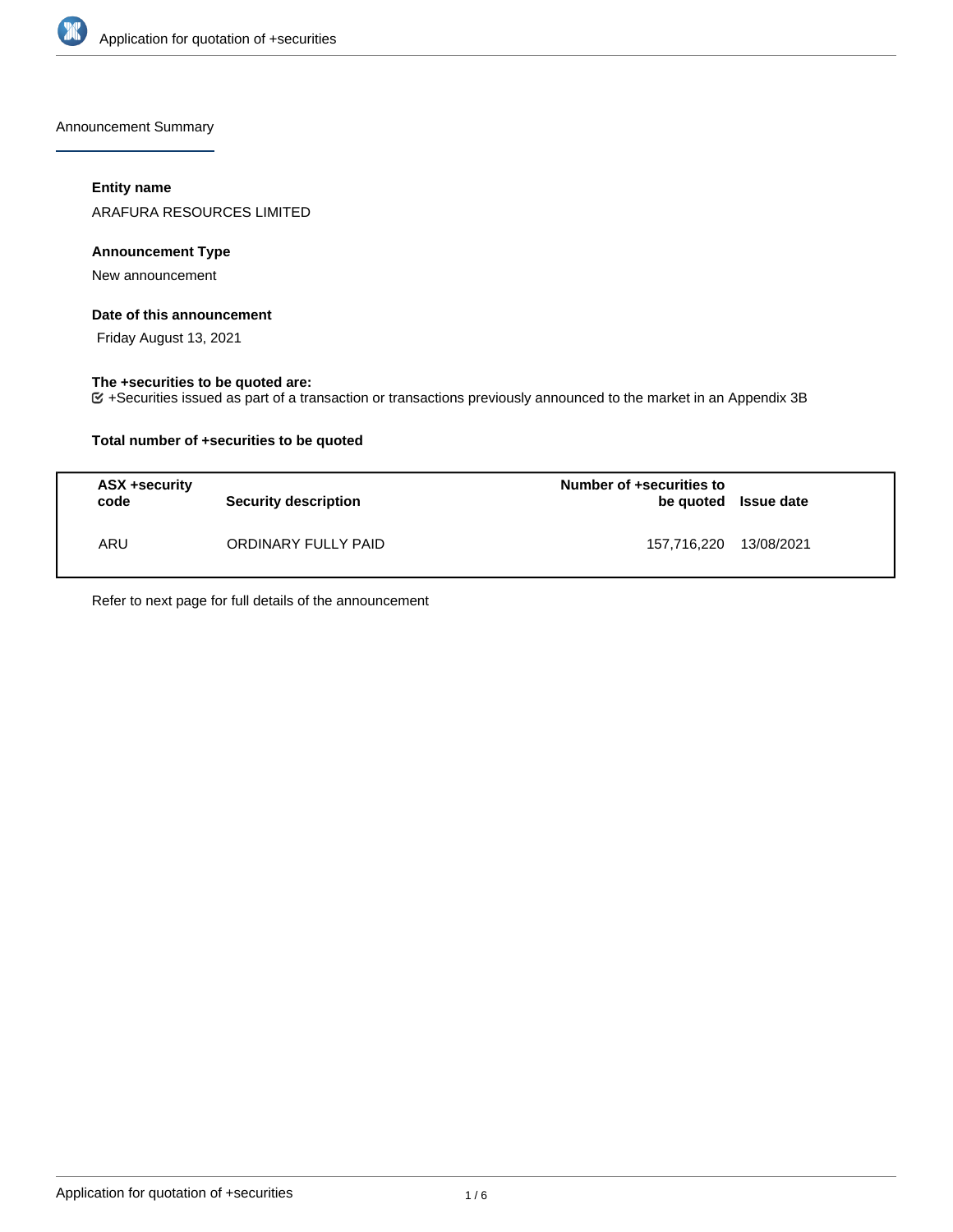

Part 1 - Entity and announcement details

## **1.1 Name of entity**

ARAFURA RESOURCES LIMITED

We (the entity named above) apply for +quotation of the following +securities and agree to the matters set out in Appendix 2A of the ASX Listing Rules.

**1.2 Registered number type** ABN

**Registration number** 22080933455

**1.3 ASX issuer code** ARU

**1.4 The announcement is**

New announcement

#### **1.5 Date of this announcement**

13/8/2021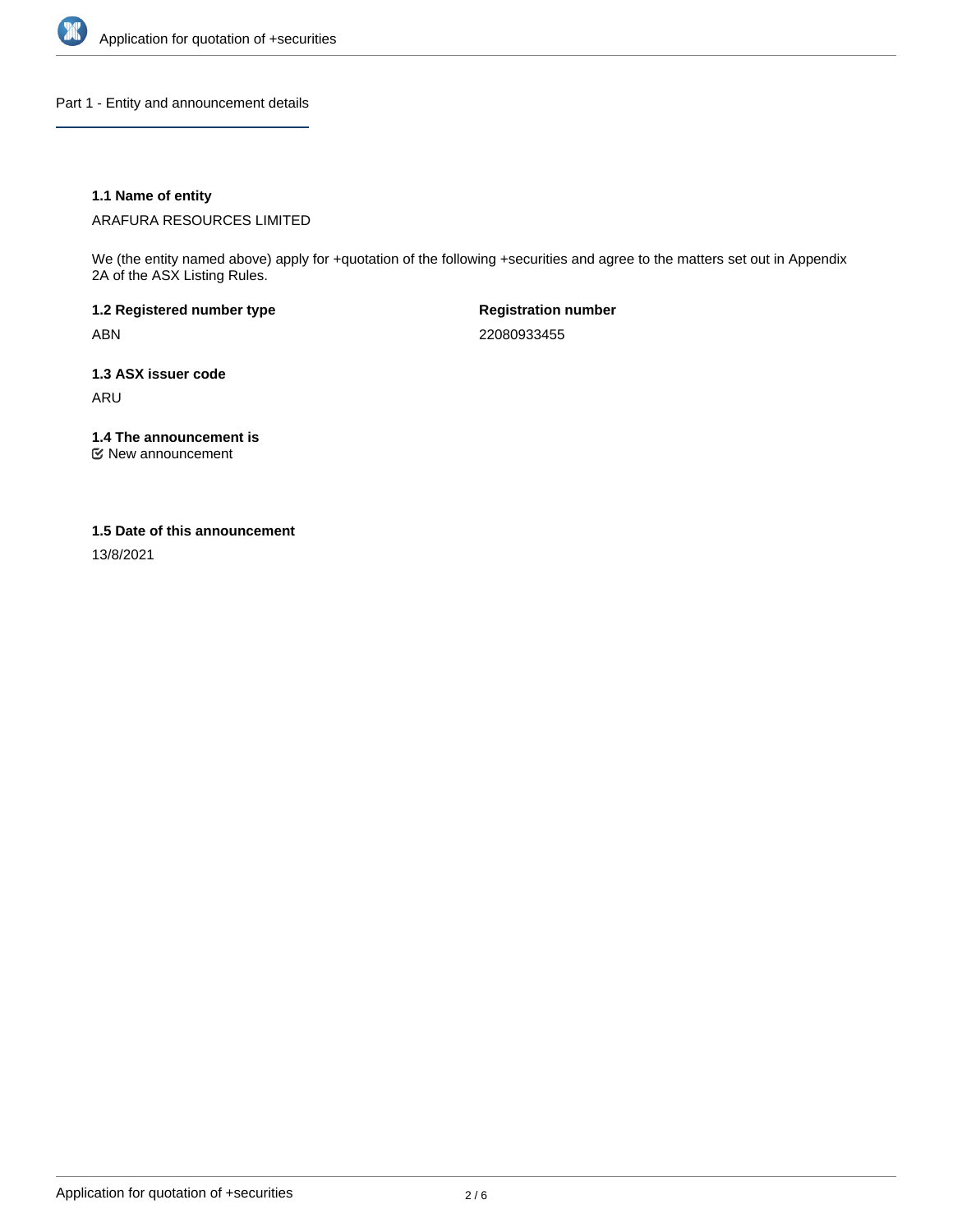

## Part 2 - Type of Issue

#### **2.1 The +securities to be quoted are:**

+Securities issued as part of a transaction or transactions previously announced to the market in an Appendix 3B

#### **Previous Appendix 3B details:**

| <b>Announcement Date and</b><br>Time | <b>Announcement Title</b>                   | Selected Appendix 3B to submit quotation<br>reguest |  |
|--------------------------------------|---------------------------------------------|-----------------------------------------------------|--|
| 24-Jun-2021 09:59                    | New - Proposed issue of securities -<br>ARU | A placement or other type of issue                  |  |

# **2.3a.2 Are there any further issues of +securities yet to take place to complete the transaction(s) referred to in the Appendix 3B?**

Yes

#### **2.3a.3 Please provide details of the further issues of +securities yet to take place to complete the transaction(s) referred to in the Appendix 3B**

Share purchase plan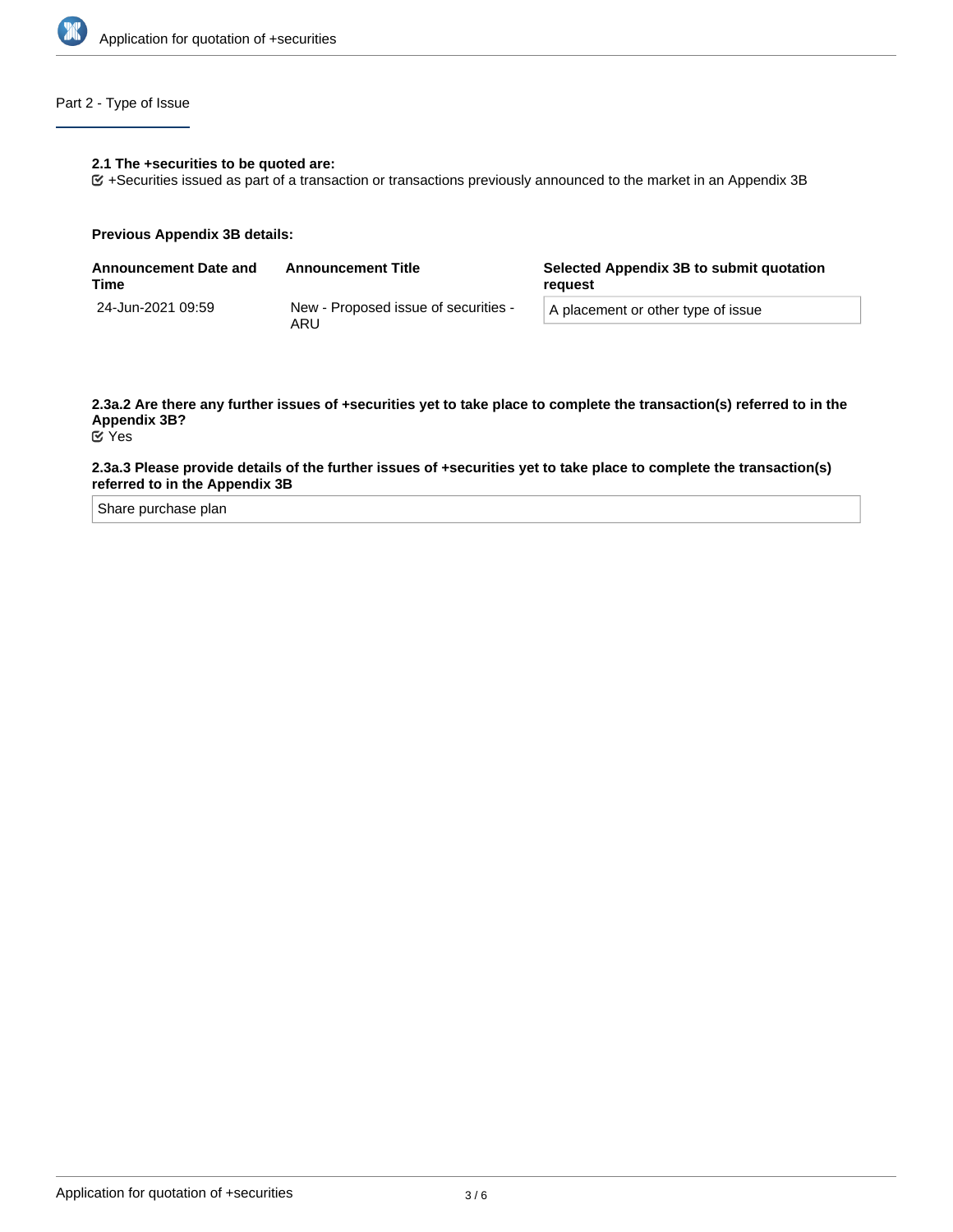

Part 3A - number and type of +securities to be quoted where issue has previously been notified to ASX in an Appendix 3B

#### Placement Details

**ASX +security code and description**

ARU : ORDINARY FULLY PAID

**Issue date**

13/8/2021

Distribution Schedule

**Provide a distribution schedule for the new +securities according to the categories set out in the left hand column including the number of recipients and the total percentage of the new +securities held by the recipients in each category.**

| Number of +securities held | <b>Number of holders</b> | Total percentage of +securities held<br>For example, to enter a value of 50%<br>please input as 50.00 |
|----------------------------|--------------------------|-------------------------------------------------------------------------------------------------------|
| $1 - 1,000$                |                          | %                                                                                                     |
| $1,001 - 5,000$            |                          | $\%$                                                                                                  |
| $5,001 - 10,000$           |                          | %                                                                                                     |
| 10,001 - 100,000           |                          | $\%$                                                                                                  |
| 100,001 and over           |                          | $\%$                                                                                                  |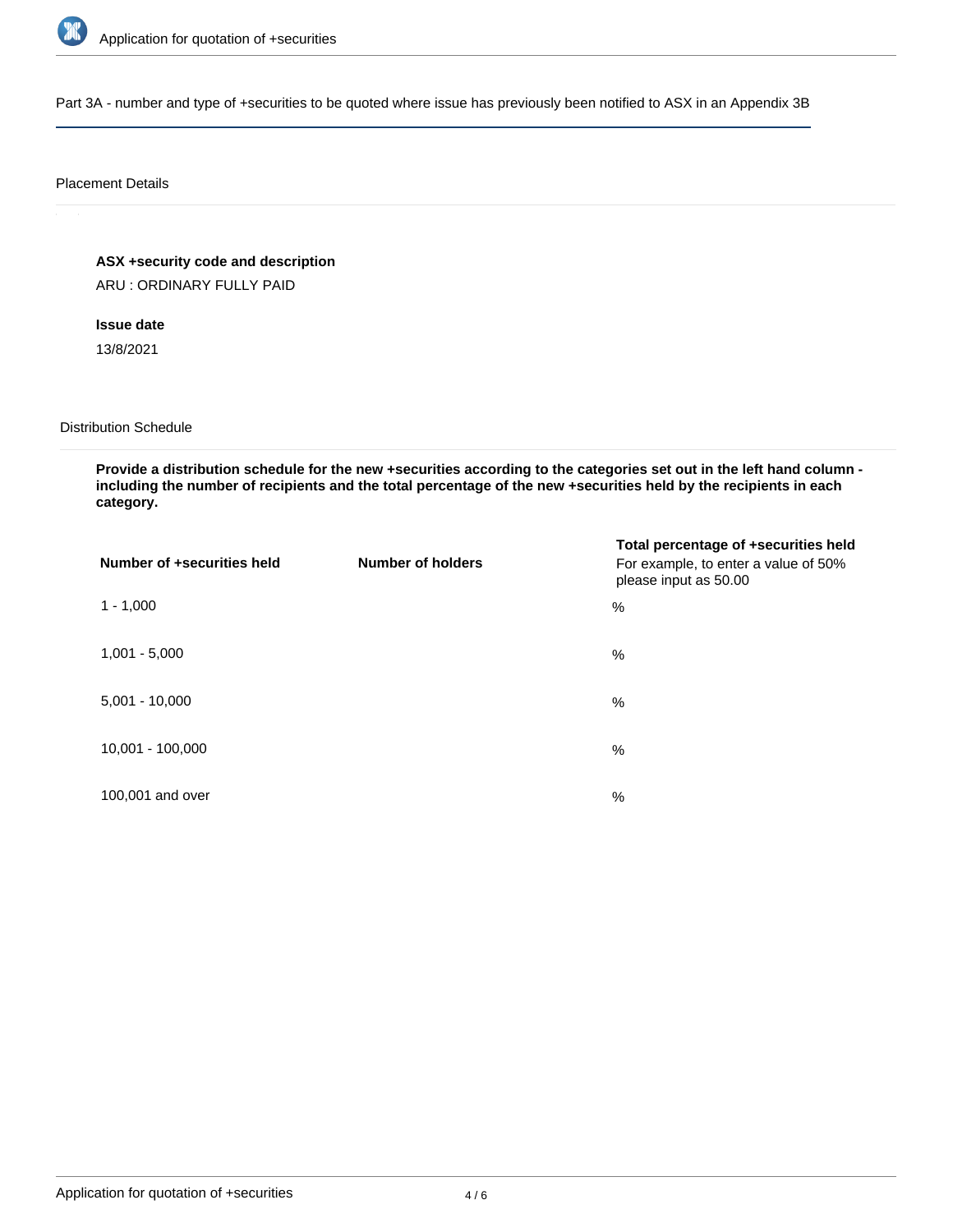

Issue details

| Number of +securities to be quoted<br>157,716,220                                     |                                        |  |  |  |
|---------------------------------------------------------------------------------------|----------------------------------------|--|--|--|
| Are the +securities being issued for a cash consideration?<br>$\mathfrak C$ Yes       |                                        |  |  |  |
| In what currency is the cash consideration being paid?                                | What is the issue price per +security? |  |  |  |
| AUD - Australian Dollar                                                               | AUD 0.12000000                         |  |  |  |
| Any other information the entity wishes to provide about the +securities to be quoted |                                        |  |  |  |

Please refer to the Company's ASX announcement dated 24 June 2021.